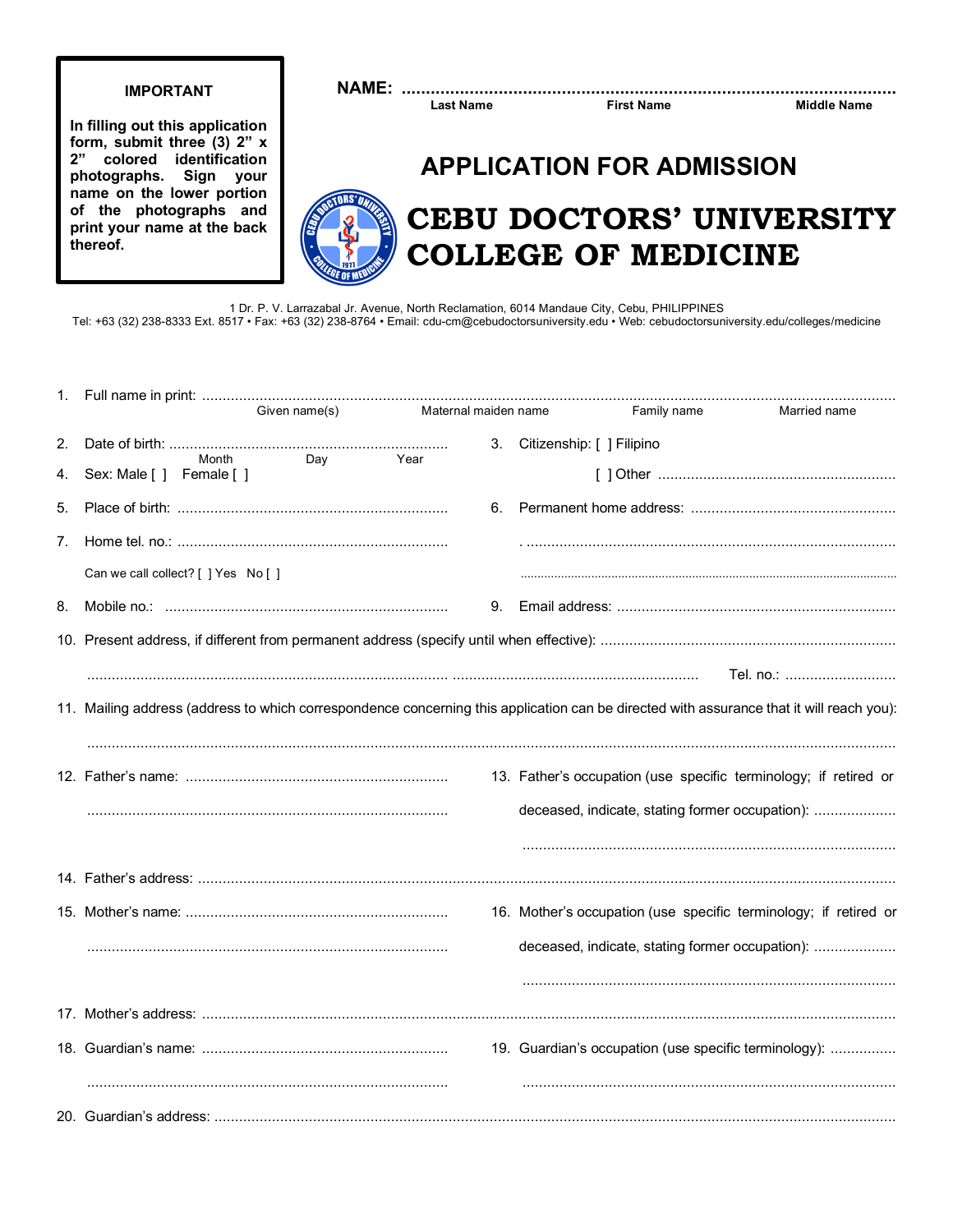| 21. Elementary school(s) attended                                                                                  | Location            |                     | Dates of attendance |  |
|--------------------------------------------------------------------------------------------------------------------|---------------------|---------------------|---------------------|--|
|                                                                                                                    |                     | to                  |                     |  |
|                                                                                                                    |                     | to                  |                     |  |
|                                                                                                                    |                     | to                  |                     |  |
| 22. Secondary school(s) attended                                                                                   | Location            | Dates of attendance |                     |  |
|                                                                                                                    |                     | to                  |                     |  |
|                                                                                                                    |                     | to                  |                     |  |
|                                                                                                                    |                     | to                  |                     |  |
| 23. College(s) attended (including summer terms)                                                                   | Dates of attendance | Degree              | Year                |  |
|                                                                                                                    |                     |                     |                     |  |
|                                                                                                                    |                     |                     | .                   |  |
|                                                                                                                    |                     | .                   |                     |  |
|                                                                                                                    |                     |                     |                     |  |
|                                                                                                                    |                     |                     |                     |  |
|                                                                                                                    |                     |                     |                     |  |
|                                                                                                                    |                     |                     |                     |  |
|                                                                                                                    |                     |                     |                     |  |
| 26. Have you ever been admitted to any medical school?  If yes, give dates of attendance and reasons for dropping. |                     |                     |                     |  |
|                                                                                                                    |                     |                     |                     |  |
|                                                                                                                    |                     |                     |                     |  |
|                                                                                                                    |                     |                     |                     |  |
|                                                                                                                    |                     |                     |                     |  |
|                                                                                                                    |                     |                     |                     |  |
|                                                                                                                    |                     |                     |                     |  |
|                                                                                                                    |                     |                     |                     |  |
|                                                                                                                    |                     |                     |                     |  |
|                                                                                                                    |                     |                     |                     |  |
|                                                                                                                    |                     |                     |                     |  |
|                                                                                                                    |                     |                     |                     |  |
|                                                                                                                    |                     |                     |                     |  |
|                                                                                                                    |                     |                     |                     |  |
|                                                                                                                    |                     |                     |                     |  |
|                                                                                                                    |                     |                     |                     |  |
|                                                                                                                    |                     |                     |                     |  |
|                                                                                                                    |                     |                     |                     |  |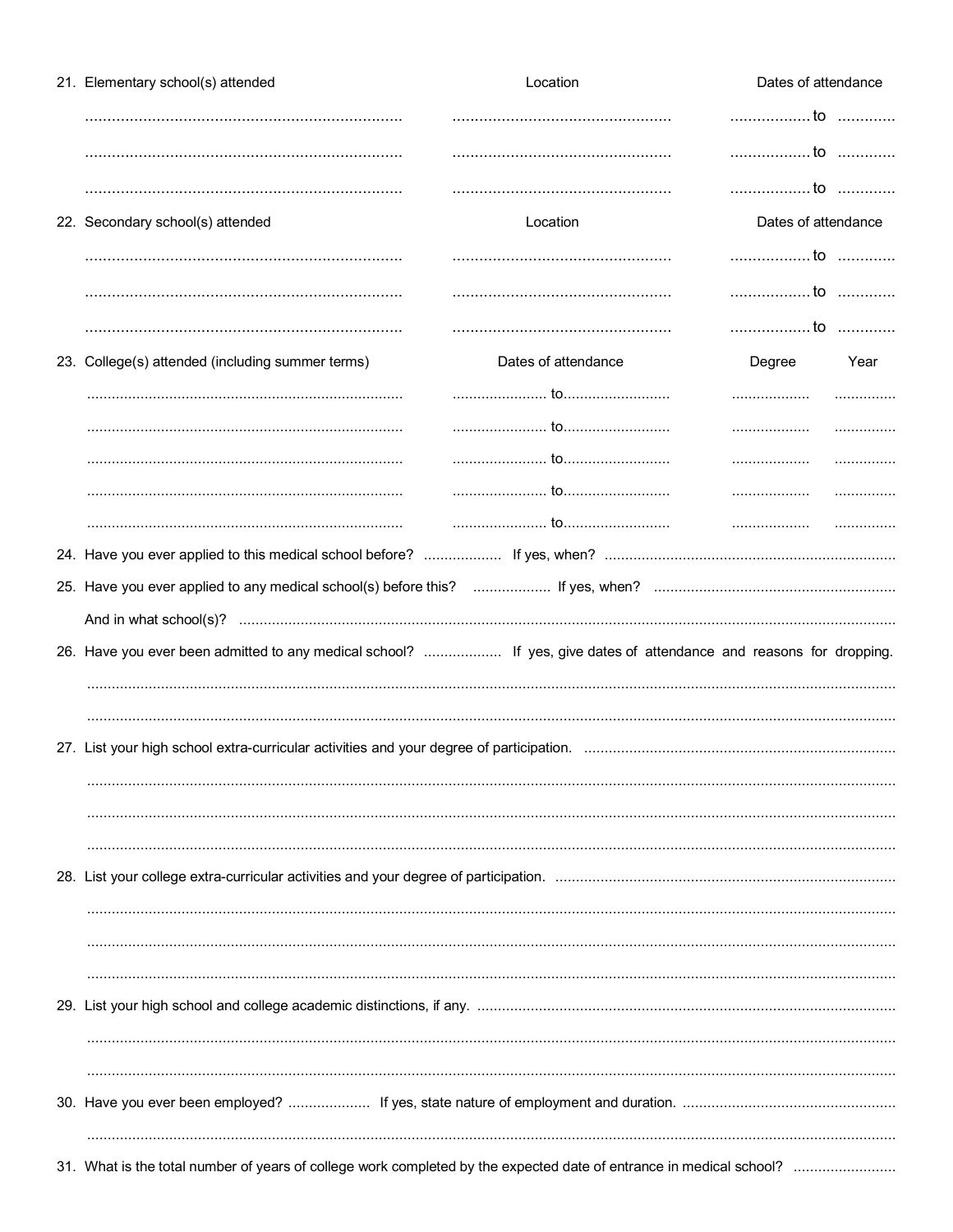| 32. If you have discontinued your education in college for one semester or more, or if your college education has not been continuous                                                                                                                                                                |  |  |  |  |  |
|------------------------------------------------------------------------------------------------------------------------------------------------------------------------------------------------------------------------------------------------------------------------------------------------------|--|--|--|--|--|
|                                                                                                                                                                                                                                                                                                      |  |  |  |  |  |
| 33. Have you ever transferred from one high school to another or from one college to another?  If yes, describe the                                                                                                                                                                                  |  |  |  |  |  |
|                                                                                                                                                                                                                                                                                                      |  |  |  |  |  |
| 35. Has your family transferred from one city or province to another?  If yes, state changes in residence, dates, and                                                                                                                                                                                |  |  |  |  |  |
|                                                                                                                                                                                                                                                                                                      |  |  |  |  |  |
| 36. If your family does not live in the Mandaue City area, where do you expect to live if admitted to this medical school? (Indicate if with                                                                                                                                                         |  |  |  |  |  |
|                                                                                                                                                                                                                                                                                                      |  |  |  |  |  |
|                                                                                                                                                                                                                                                                                                      |  |  |  |  |  |
|                                                                                                                                                                                                                                                                                                      |  |  |  |  |  |
|                                                                                                                                                                                                                                                                                                      |  |  |  |  |  |
|                                                                                                                                                                                                                                                                                                      |  |  |  |  |  |
|                                                                                                                                                                                                                                                                                                      |  |  |  |  |  |
|                                                                                                                                                                                                                                                                                                      |  |  |  |  |  |
| 40. Will it be necessary for you to seek financial help other than from sources stated above to be able to complete your medical                                                                                                                                                                     |  |  |  |  |  |
|                                                                                                                                                                                                                                                                                                      |  |  |  |  |  |
|                                                                                                                                                                                                                                                                                                      |  |  |  |  |  |
|                                                                                                                                                                                                                                                                                                      |  |  |  |  |  |
|                                                                                                                                                                                                                                                                                                      |  |  |  |  |  |
| 44. Give the names and addresses of three persons (not relatives) who have known you and can be character references, with whom<br>the Committee on Admissions can correspond. At least one of them should be someone who has known you as a student in college<br>and who has handled you in class. |  |  |  |  |  |
|                                                                                                                                                                                                                                                                                                      |  |  |  |  |  |
|                                                                                                                                                                                                                                                                                                      |  |  |  |  |  |
|                                                                                                                                                                                                                                                                                                      |  |  |  |  |  |